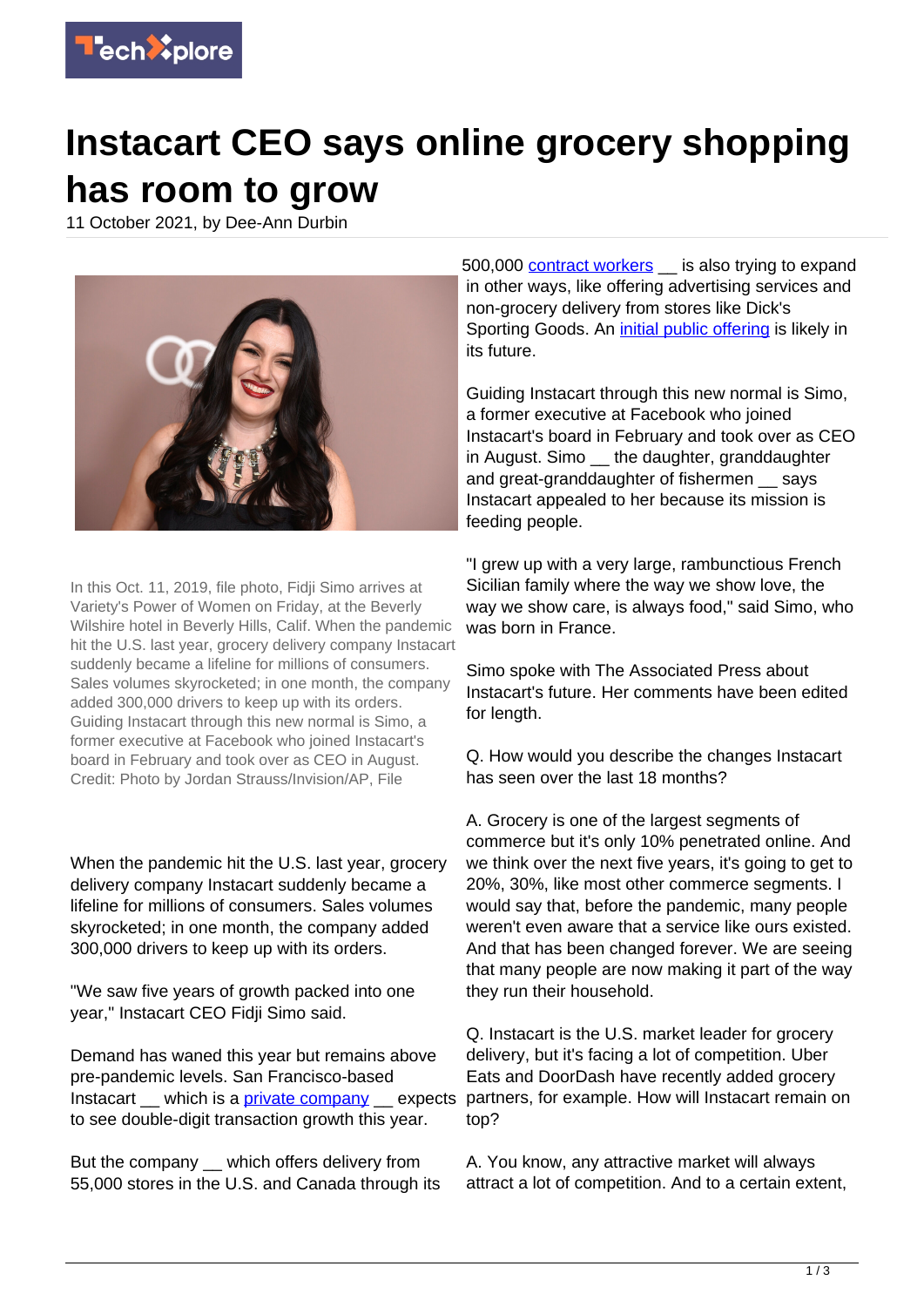

I'm glad that there's a lot of attention on online grocery right now, because that's making this behavior just much more democratized. I would say wasn't diagnosed at the time. I was told that I was a that in terms of the competition, what we're focused tired mom who needed some sleep. After many, on is really being the best partner to all retailers. That's why pretty much all of the top retailers are on with postural orthostatic tachycardia syndrome, our platform. And that matters enormously, because when you talk to customers about what they care about when it comes to buying online, they care enormously about selection and they care incredibly lucky to have access to the best doctors enormously about their loyalty to particular retailers. And so our positioning is very, very different from that of our competitors.

Q. Instacart's ad business \_\_ promoting products on its site from food companies like Kraft Heinz tripled in revenue in the first part of this year. Why is that business so critical for Instacart?

A. It's an important part of the consumer experience. We think that, through advertising, they're going to be able to discover brands they wouldn't have discovered otherwise. But it's also an important part of our business model because it allows us to make the service cheaper for consumers and charge grocers less. And I fundamentally believe that if we want 30% of people to shop online, we are going to have to make online grocery delivery cheaper overall.

Q. Prior to Instacart, you spent a decade leading development and strategy for the Facebook app. What lessons from Facebook are you bringing to Instacart?

A. I've always been fascinated by complex marketplaces. Facebook was one and certainly Instacart is one as well, a four-sided marketplace between consumers, shoppers, retailers and food brands. And I think this ability to think in terms of ecosystems and how to balance all the sides of the marketplace that I learned at Facebook is serving me well at this job.

Q. You recently announced that you are cofounding Metrodora, a clinic and research foundation in Salt Lake City that will study, diagnose and treat complex neuroimmune disorders. Why is this issue so important to you? A. Right after my pregnancy, I started having a lot of weird symptoms, including fainting. Sadly, I many months of tests and probing, I was diagnosed abbreviated as POTS. It's a neuroimmune condition, which means that it impacts both the immune system and nervous system. I've been and to find great treatments. Despite that, it took me close to five years to be diagnosed. There isn't enough research being done on why so many people \_\_ 80% of whom are women \_\_ can get so sick with these conditions. So when I realized that was the case, I usually don't handle things passively. Everybody who knows me would tell you I like to fix problems.

© 2021 The Associated Press. All rights reserved. This material may not be published, broadcast, rewritten or redistributed without permission.